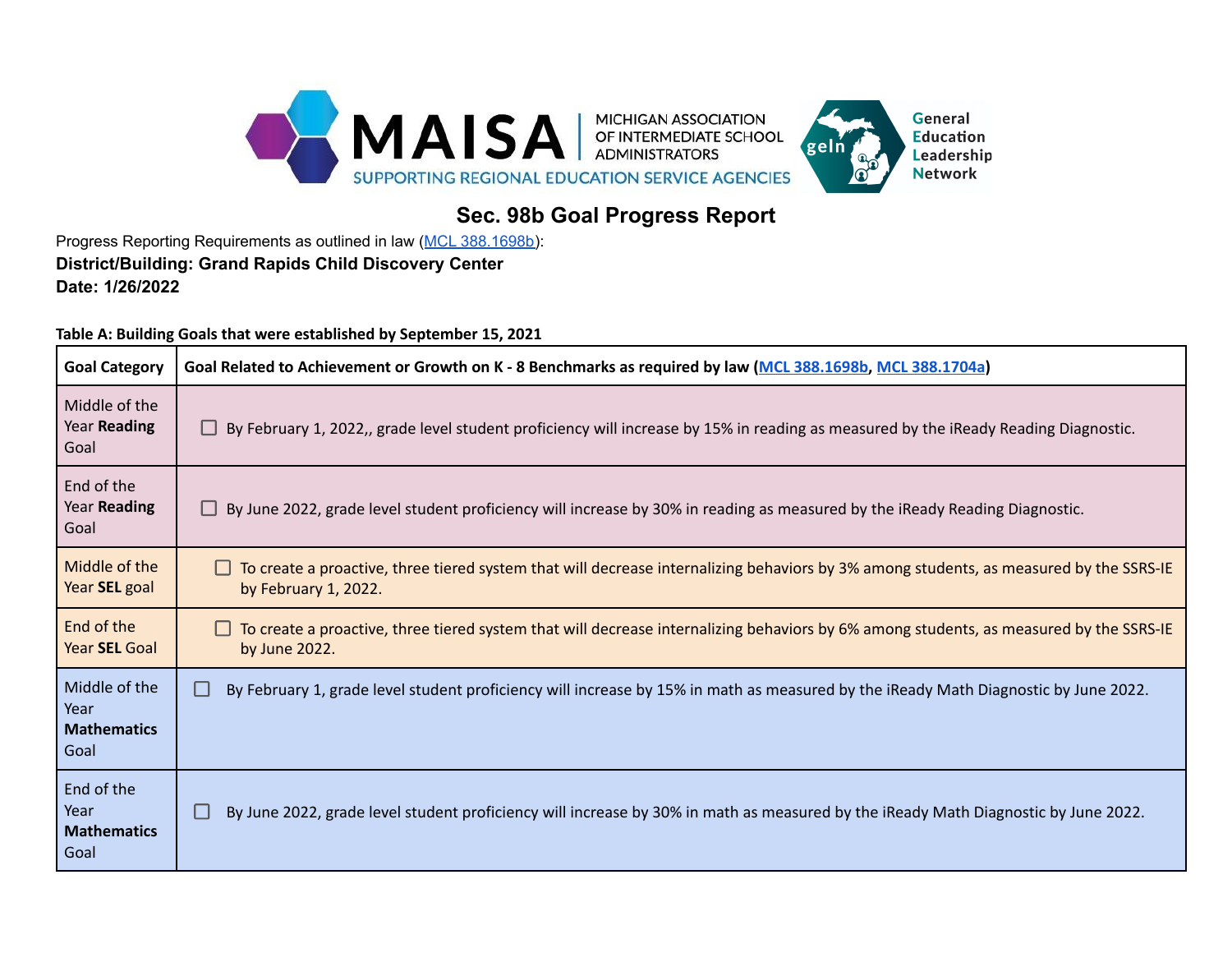As passed by the state legislature, reports to local school boards must include, but are not limited to, disaggregated information by student demographics, grade level, and the mode of instruction received by the pupils to which the information applies.

| <b>Reporting</b><br>Category<br>Suggest reporting<br>on subgroups<br>where n≥20 | <b>Baseline Data</b><br>September 2021            |                                             |                                                                                          | <b>By First Board Meeting in</b><br>February 2022 |                                             |                                                                                             | No Later than<br>Last Day of School Year       |                                             |                                                                                             |
|---------------------------------------------------------------------------------|---------------------------------------------------|---------------------------------------------|------------------------------------------------------------------------------------------|---------------------------------------------------|---------------------------------------------|---------------------------------------------------------------------------------------------|------------------------------------------------|---------------------------------------------|---------------------------------------------------------------------------------------------|
|                                                                                 | <b>Reading</b><br>% on or<br>Above Grade<br>Level | <b>Math</b><br>% on or Above<br>Grade Level | <b>SEL</b><br>(Optional<br>Goal)<br>% High Risk for<br>Internalizing<br><b>Behaviors</b> | <b>Reading</b><br>% on or<br>Above Grade<br>Level | <b>Math</b><br>% on or Above<br>Grade Level | <b>SEL</b><br>(Optional<br>Goal)<br>% High Risk<br>for<br>Internalizing<br><b>Behaviors</b> | <b>Reading</b><br>% on or Above<br>Grade Level | <b>Math</b><br>% on or Above<br>Grade Level | <b>SEL</b><br>(Optional<br>Goal)<br>% High Risk<br>for<br>Internalizing<br><b>Behaviors</b> |
| <b>All Students</b><br>(273)                                                    | 54%                                               | 34%                                         | 23.99%                                                                                   | 70%                                               | 58%                                         | 12.4%                                                                                       |                                                |                                             |                                                                                             |
| Female (126)                                                                    | 65%                                               | 31%                                         |                                                                                          | 77%                                               | 57%                                         |                                                                                             |                                                |                                             |                                                                                             |
| Male (146)                                                                      | 44%                                               | 37%                                         |                                                                                          | 65%                                               | 58%                                         |                                                                                             |                                                |                                             |                                                                                             |
| <b>Black (23)</b>                                                               | 19%                                               | 5%                                          |                                                                                          | 38%                                               | 38%                                         |                                                                                             |                                                |                                             |                                                                                             |
| White (185)                                                                     | 63%                                               | 38%                                         |                                                                                          | 78%                                               | 63%                                         |                                                                                             |                                                |                                             |                                                                                             |
| Two or More<br>Races (62)                                                       | 38%                                               | 31%                                         |                                                                                          | 56%                                               | 48%                                         |                                                                                             |                                                |                                             |                                                                                             |
| Special Ed                                                                      | 43%                                               | 25%                                         |                                                                                          | 57%                                               | 54%                                         |                                                                                             |                                                |                                             |                                                                                             |
| Non-Special Ed                                                                  | 55%                                               | 35%                                         |                                                                                          | 73%                                               | 58%                                         |                                                                                             |                                                |                                             |                                                                                             |

## **Table B: Achievement Benchmark Assessment - By Student Demographics**